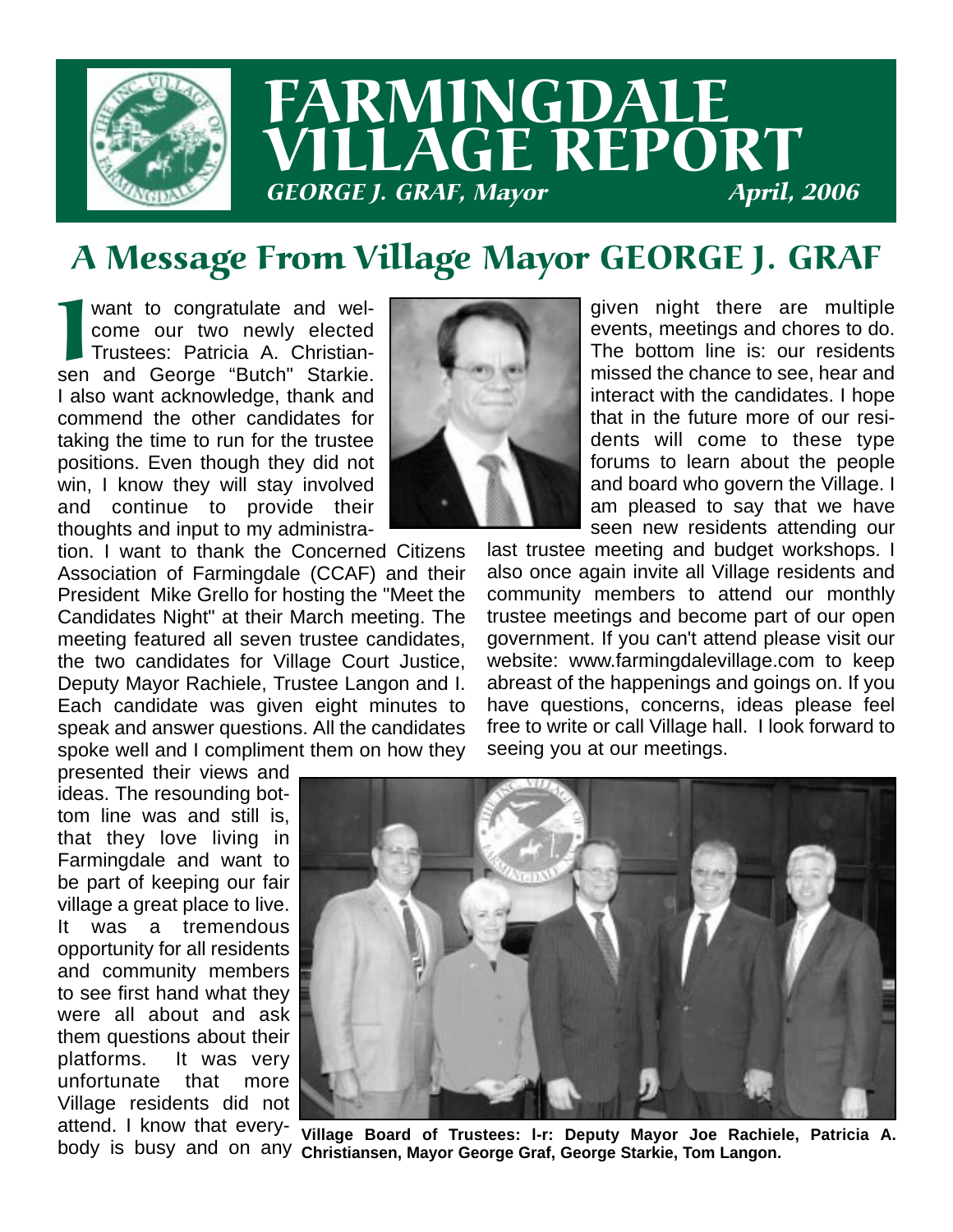## Meet Your New Trustees



#### **George "Butch" Starkie**

George (Butch) Starkie grew up in Massapequa Park in the Farmingdale school district. He attended Parkway Oaks, Mill Lane School, Howitt Middle School and is a 1975 graduate of Farmingdale High School. He went on to graduate with honors from the School of Hard Knocks and continues to earn credits in this field every day.

Butch is a local business man who currently owns and operates Starkie Bros. Garden Center on Main Street, and All Pro Horticulture Inc. (a seed & fertilizer company) on Motor Ave., both in Farmingdale. He also owns and operates a 85-Acre nursery farm in Cutchogue, L.I since 1986, and just recently purchased Pinewood Perrennial Farms, an 18-acre wholesale business, also in Cutchogue.

Butch purchased his property on Main Street in 1982 and has been an active member of the community for many years. He is a member of the CCAF, CAC and has been very involved with the Farmingdale School District as an advocate of the tax payer. In 2000, he earned his place on

the Farmingdale High School Tec Wall of Fame. He has resided in Farmingdale Village for the past 12 years with his wife Patti and their four children, George (Hank), Heather, Lucas and Nicholas. Butch and his family are active members of St. Kilian Parish.

When Butch is not working or sitting on the Village Board, his favorite past times include reading, flying helicopters and barbecuing for his family and friends.

#### **Patricia A. Christiansen**

Patricia A. Christiansen is a second generation Farmingdaler, the daughter of Mildred Lanni and Arthur Corwin. She is graduate of St. Kilian School, Queen of the Rosary Academy and State University College at Farmingdale.Pat has been active in the community for many years and served as a Girl Scout leader, Treasurer of Catholic Youth Organization and as a volunteer at St. Kilian Social Ministry. She is past manager of the SHA Shop at Sacred Heart Academy and volunteer at Chaminade High School. She continues to serve as a member of the Farmingdale Bethpage Historical Society, St. Kilian's Women's Guild, Liturgy Committee and Baptismal Ministry.Pat's strong commitment to her family and community is buttressed by her strong administrative background. Formerly an executive assistant at Syska & Hennessy, Consulting Engineers in New York City, she has been office manager of Hogan & Hogan in Locust Valley for 13 years where she was privileged to work with the late New York State Supreme Court Justice, Howard T. Hogan who, at one time, served as a Trustee and



Mayor of the Village of Farmingdale. Patricia and her husband Donald have resided in Farmingdale for the past 33 years where they raised their two children, Nicole and Peter.



**Village Justice Sal Nicosia swears in Trustees Christiansen and Starkie.**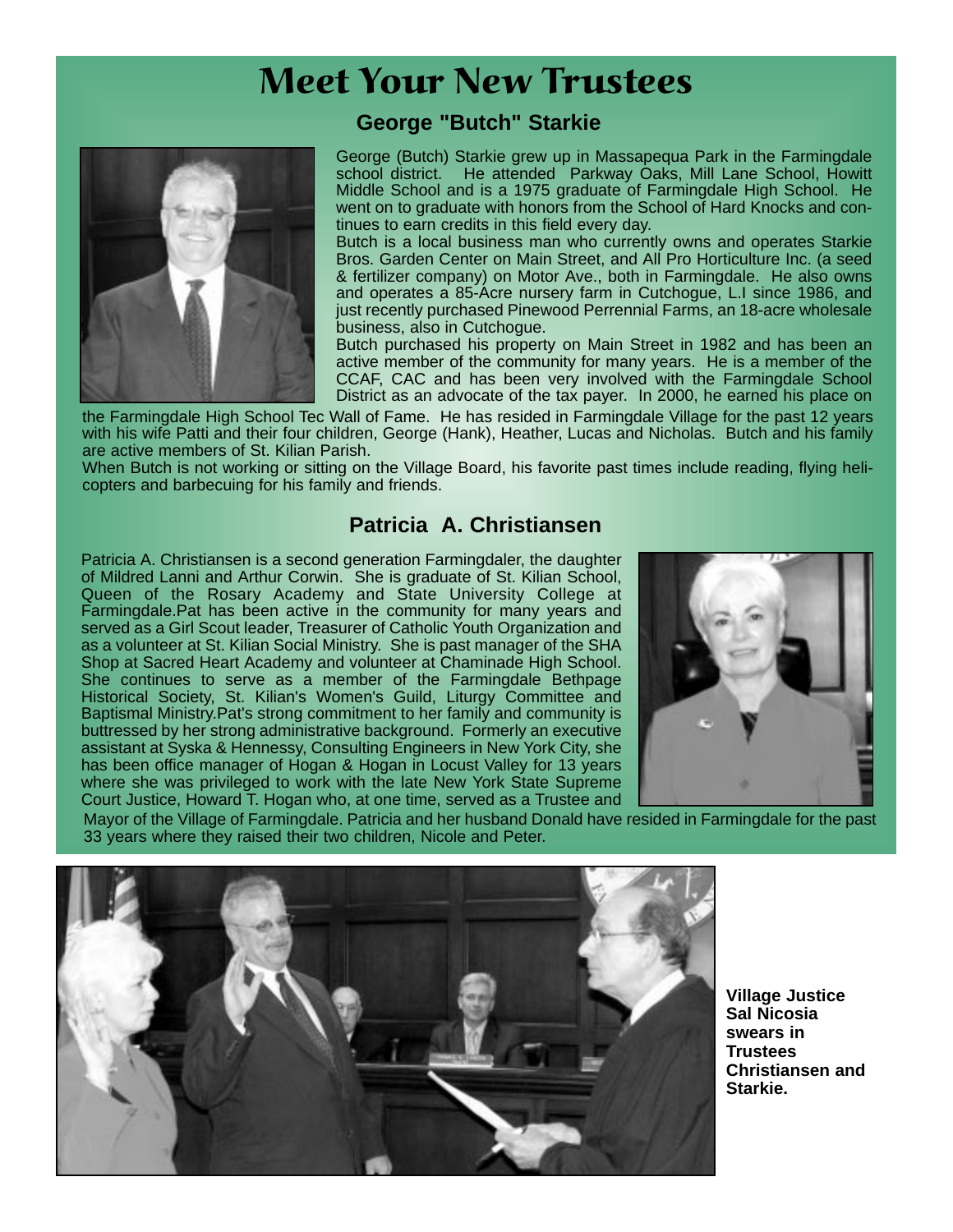### Dorfmeister presented Citation



**Former Trustee Ted Dorfmeister was presented with a citation from Mayor Graf at the April 3rd Trustee meeting thanking him for serving as a trustee for this past year.**





**Mayor Graf speaks at the Meet the Candidates Night hosted by the Concerned Citizens Association of Farmingdale (CCAF). The forum featured all seven trustee candidates and the two village justice candidates.**

### Village of Farmingdale Walking Tour

VILLAGE SCHOOLS, PAST & PRESENT Sunday, May 21, 2006 2:00PM, Village Green Stroll through our Village and learn about the 200 Year history of our schools presented by the Farmingdale-Bethpage Historical Society Contact Bill Johnston, Village Historian @ 516-249-3099 for more information

## Doctor Giminaro recognized for his service to the Village



**Doctor Benjamin Giminaro ( r ) was presented with a plaque from Mayor George Graf at the April 3rd Trustee Meeting. Dr. Giminaro was honored for his 19 years of service to the Village.** 

### **Mayor Graf swears in Village Justice Sal Nicosia.** Fire Department Presents Check for Gazebo Revitalization



**Farmingdale Fire Department Chief John Salerno (r) presents Mayor George Graf with a \$1000 check to be used for the revitalization of the Village Green. This is the 14th year that the Farmingdale FD has donated money, which they raised from their Columbus Day Fair, to the Village for beautification projects.**